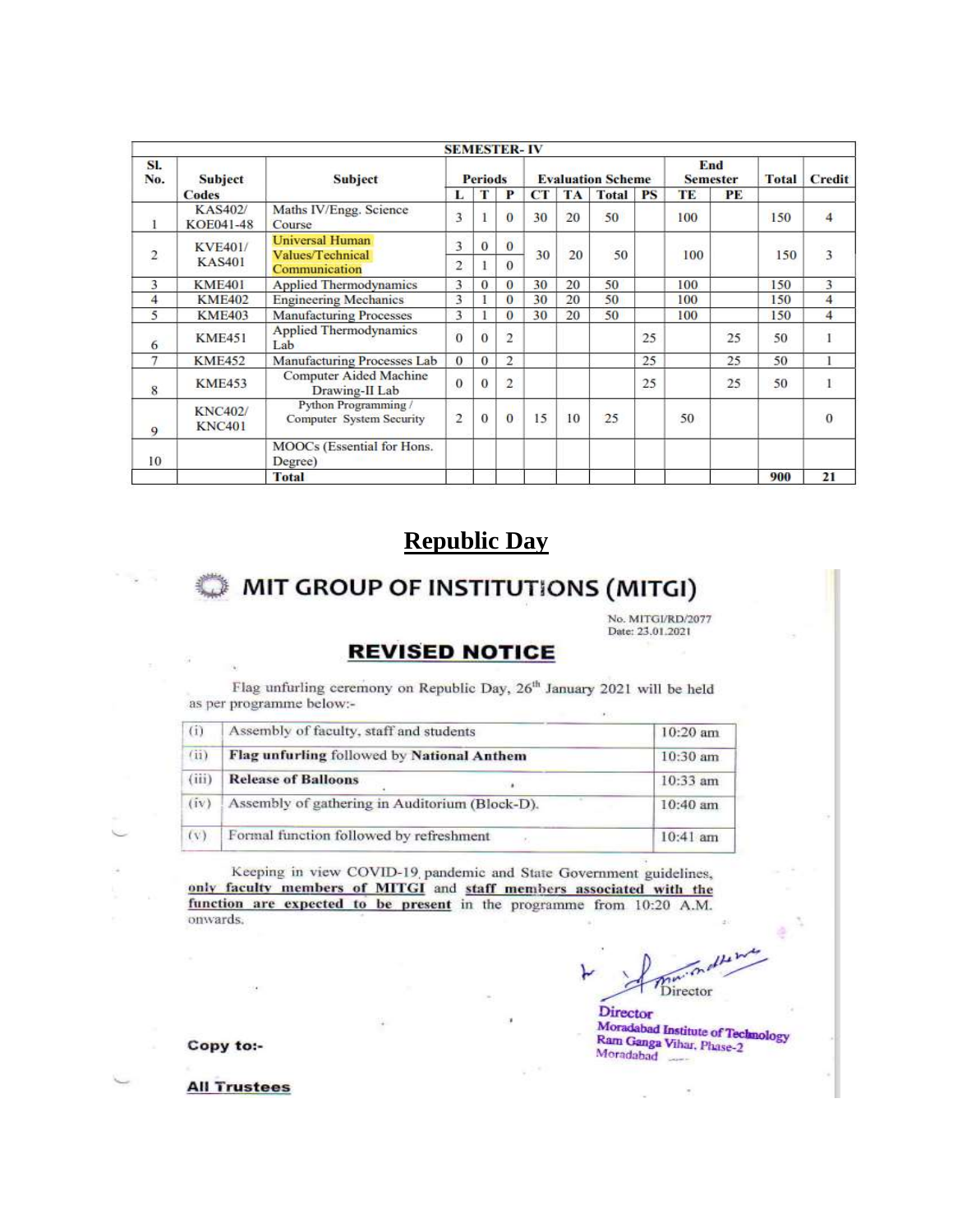#### **Report on National Day Celebration**

#### Republic Day celebration 26th January 2021

This institute celebrates Republic Day with great zeal and enthusiasm. A copy of the programme schedule is attached herewith. The chief Guest of the function was Sri Sudhir Gupta, Chairman, Moradabad Educational Trust. Since it is a national function, attendance of faculty and staff members is mandatory. All faculty, staff and students of the institute attended the flag hoisting ceremony which was scheduled at 10:00 a.m. Some eminent guests of the institute and Rotarians of Moradabad are also being invited in this programme. After flag hoisting ceremony the other events have been organized in D-Block auditorium. The main events which are part of this programme are national anthem, patriotic speeches and songs of students, speeches of faculty members, guests, members of Board of Trustees and the Director of the Institute. Honors and awards are also being given to students and faculty members on the basis of their academic excellence in the current semester. Tree plantation which is the national mission, is a main event on this day and students are encouraged to plant trees as well as to take care of these plants. After the programme, sweets are distributed to students and for guests, faculty and staff members lunch is arranged in the canteen.

a Registrar Moradabad Institute of Technology Ram Ganga Vihar, Phase-2 Moradabad

Flag unfurling ceremony on Republic Day, 26<sup>th</sup> January 2021 will be held as per programme below:-

| (i)   | Assembly of faculty, staff and students                  | 09:45am |
|-------|----------------------------------------------------------|---------|
| (iii) | Receiving of Chief Guest at entrance of '15 August Lawn' | 10:00am |
| (iii) | Flag unfurling followed by National Anthem               | 10:01am |
| (iv)  | <b>Release of Balloons</b>                               | 10:03am |
| (v)   | Distribution of sweets to students                       | 10:04am |
| (vi)  | Assembly of gathering in Auditorium (Block-D).           | 10:10am |
| (vii) | Formal function followed by refreshment                  | 10:11am |

Invita DAAT

 $\mathcal{L}^1$  and  $\mathcal{L}$ 

۰

**Registrar** Moradabad Institute of Technology Ram Ganga Vihar, Phase-2 Moradabad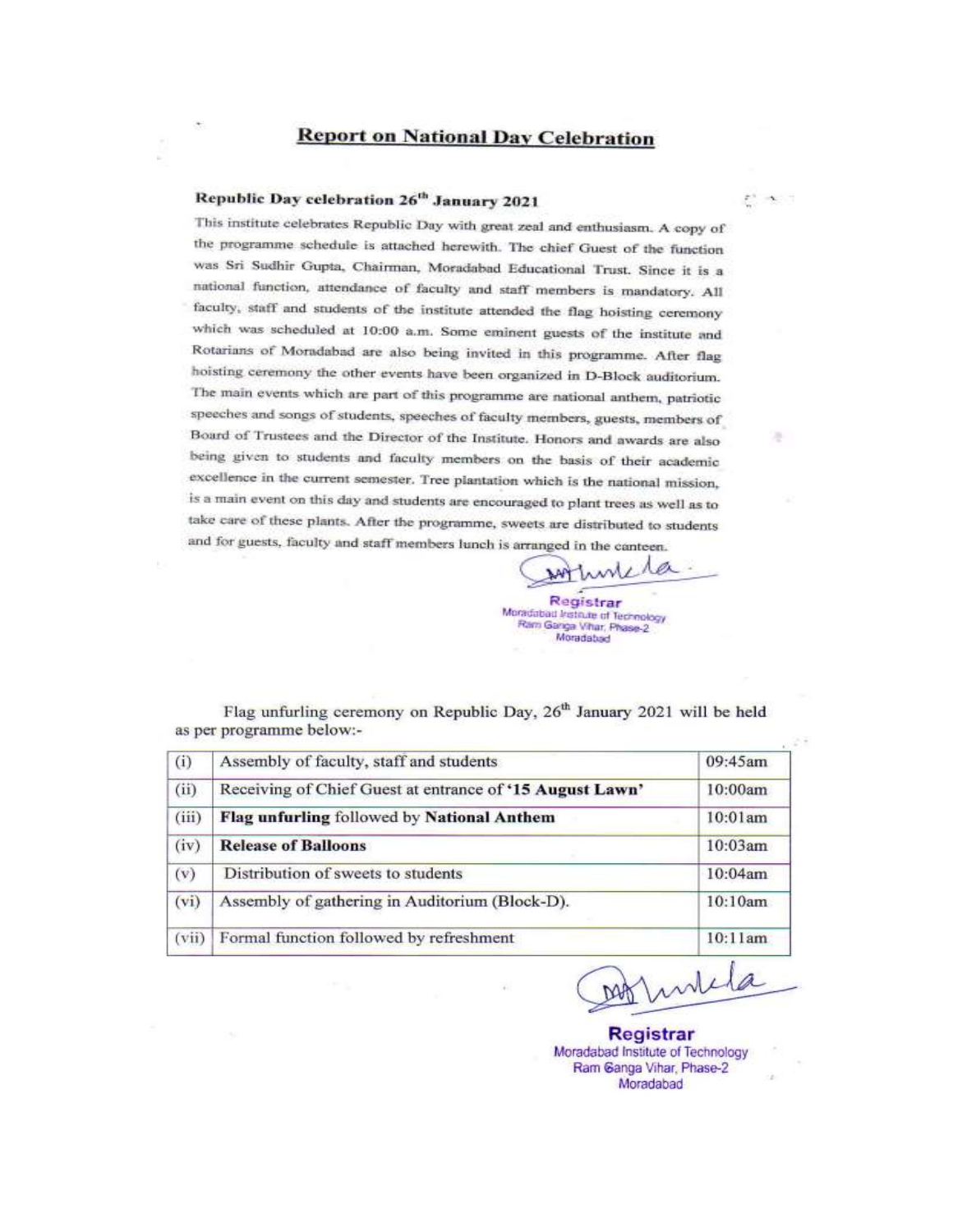### **Independence Day**

### **Report on National Day Celebration**

### Independence Day celebration 15<sup>th</sup> August, 2020

Independence Day has been celebrated in the institute every year with great zeal and enthusiasm. This year due to COVID-19 pandemic, institute was closed for physical presence. However, as per State government directives and AKTU guidelines, odd semester classes were conducted online. Similarly the Independence Day function was also celebrated online while Flag hoisting was conducted with minimum physical presence maintaining social distancing.

It was the first occasion of its kind when students of the institute performed various cultural activities online from their homes which viewers enjoyed very

š,

much.

inhila Registrar

Moradabad Institute of Technology Ram Canga Vihar, Phase-2 Moradabad

Flag unfurling ceremony on Independence Day, 15<sup>th</sup> August 2021will be held as per programme below:-

| (i)   | Assembly of faculty, staff and students                  |         |
|-------|----------------------------------------------------------|---------|
| (ii)  | Receiving of Chief Guest at entrance of '15 August Lawn' | 09:45am |
| (iii) |                                                          | 10:00am |
|       | Flag unfurling followed by National Anthem               | 10:01am |
| (iv)  | <b>Release of Balloons</b>                               | 10:03am |
| (v)   | Distribution of sweets to students                       | 10:04am |
| (vi)  | Assembly of gathering in Auditorium (Block-D).           |         |
|       |                                                          | 10:10am |
| (vii) | Formal function followed by refreshment                  | 10:11am |
|       |                                                          |         |

- Registrar **Institute of Technology** um Ganga Vihar, Phase-2  $-Moradabad$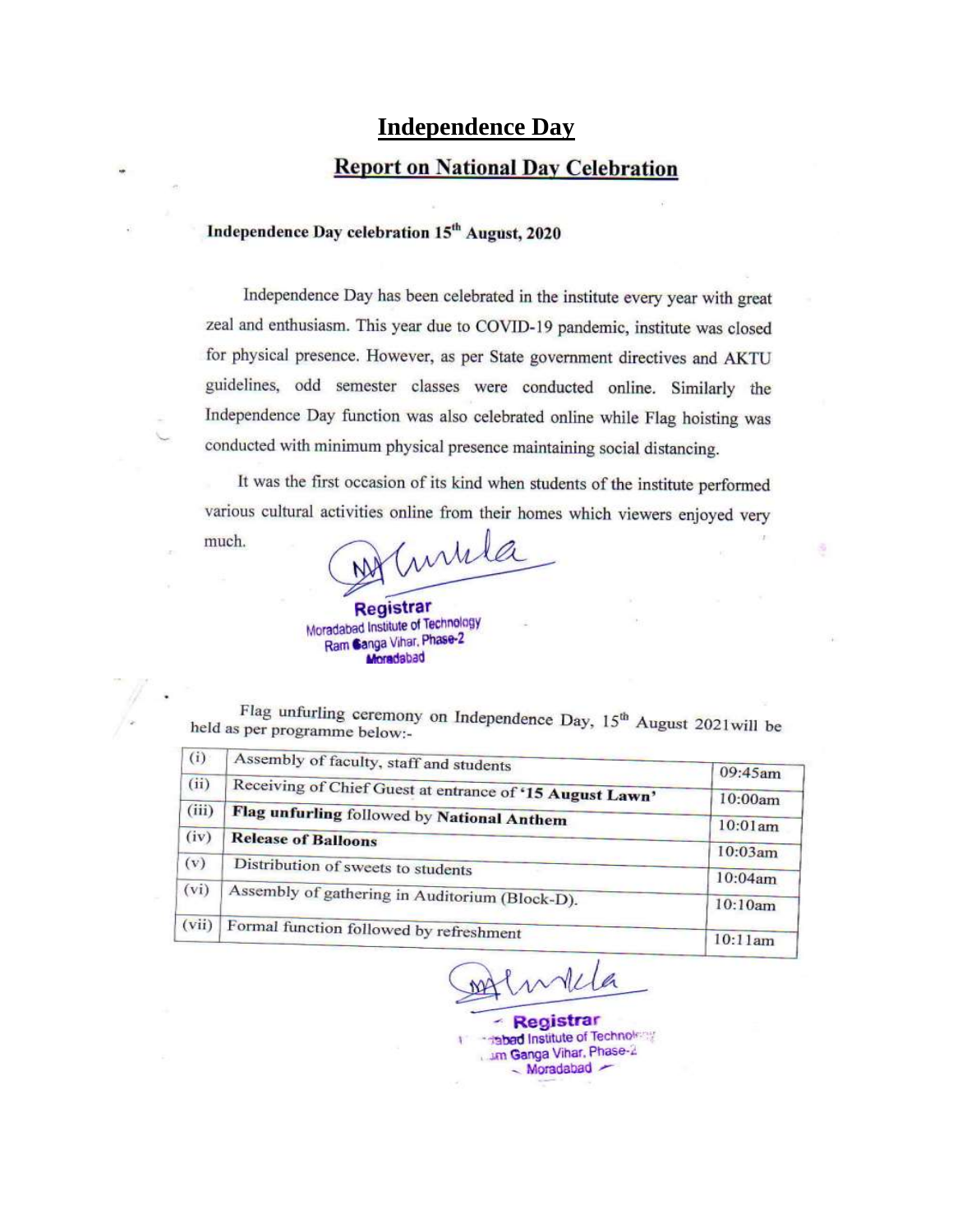# **COSTITUTION DAY**

# **Report On Constitution Day**

| Name of the event:-                  | <b>Constitution Day</b> |
|--------------------------------------|-------------------------|
| Date :-                              | 26/11/2020              |
| <b>No of Students Participated:-</b> | 35                      |
| Venue:-                              | <b>MIT Campus</b>       |

#### **Impact on the society:-**

26 November was chosen to spread the importance of the constitution and to spread thoughts and ideas of Ambedkar. It is also known as Law Day. The Constituent Assembly, which was the body meant to draft the Constitution, conducted its first session on 9 December, 1946. The Assembly took almost three years to draft the document, out of which more than 114 days were spent finalizing the content of the draft alone.

#### **Event Brief**

A pledge was taken on the occasion of constitution day. The main aim of the pledge to spread the importance of the constitution and to spread thoughts and ideas of Ambedkar. On this occasion a group of 35 students were assembled. Preamble was read by the NSS convener DR. Manuj Kumar Agarwal. Students followed the preamble.

## **INTEGRITY PLEDGE**

## **Integrity Pledge & Sardar Vallabh Bhai Patel Jayanti**

| Name of the event:-                  | Integrity Pledge & Rashtriya Ekta Diwas |  |  |
|--------------------------------------|-----------------------------------------|--|--|
| Date $:$                             | 31/10/2020                              |  |  |
| <b>No of Students Participated:-</b> | 00                                      |  |  |
| Venue:-                              | <b>MIT Campus</b>                       |  |  |

Integrity pledge & Rashtriya Ekta Diwas now and again of Sardar Vallabh Bhai Patel Jayanti are taken every year on the heading of AkTU, so as to make India defilement free and pay the tribute to Sardar Vallabh Bhai Patel. The resident ought to be watchful and focus on the best expectations of trustworthiness and Integrity and bolster the battle against corruption. In lieu of this, a notice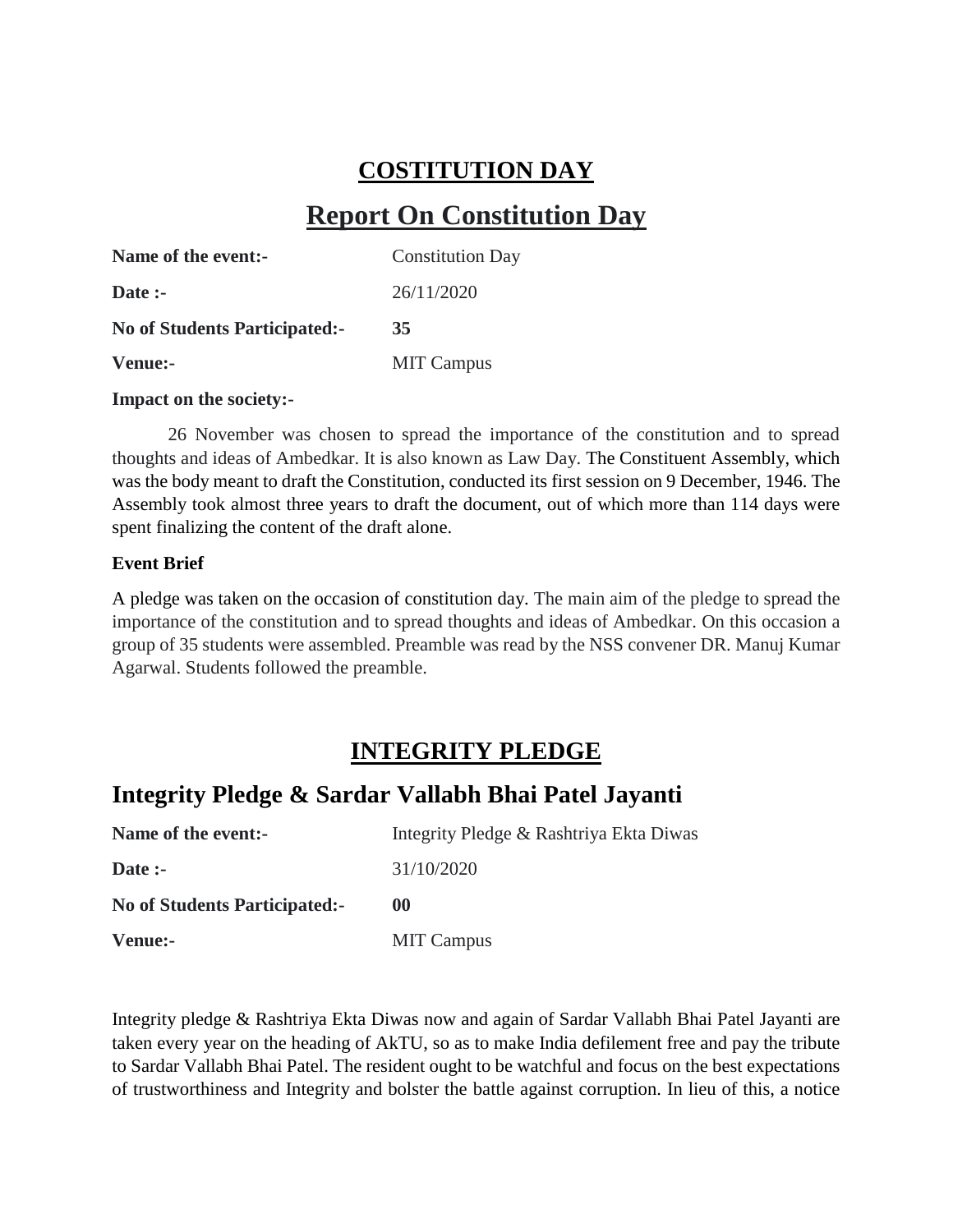was circulated on 31/10/2020 for students, faculty members and non teaching staff, to assemble in college auditorium, at sharp 4:30 pm. Close about 110 teaching and non-teaching staff assembled in the Lawn.

# **Report On Mask & Sanitiser Distribution**

| Name of the event:-                  | Mask & Sanitizer Distribution      |  |  |
|--------------------------------------|------------------------------------|--|--|
| Date $:$                             | 22/11/2020                         |  |  |
| <b>No of Students Participated:-</b> | $\omega$                           |  |  |
| Venue:-                              | Near Ram Ganga Vihar police Chowky |  |  |

#### **Impact on the society:-**

The concept that a mask can prevent the spread of Covid-19 continues to remain debatable. The benefits of using masks to prevent contraction of the virus. We should sanitize our hand regularly in order to prevent from COVID-19.

#### **Event Brief**

A team of 5 faculty members departed towards the Chowky in order to distribute the mask and sanitizer among the citizens and to tell them the importance of wearing the mask and using the sanitizer. Team reached at chowky at 3:00pm and distribute them mask and sanitizer and requested to wear the mask whenever they are going outside.

After completing the event team returned at campus 4:30 PM. Director sir admired the team for success of the event.

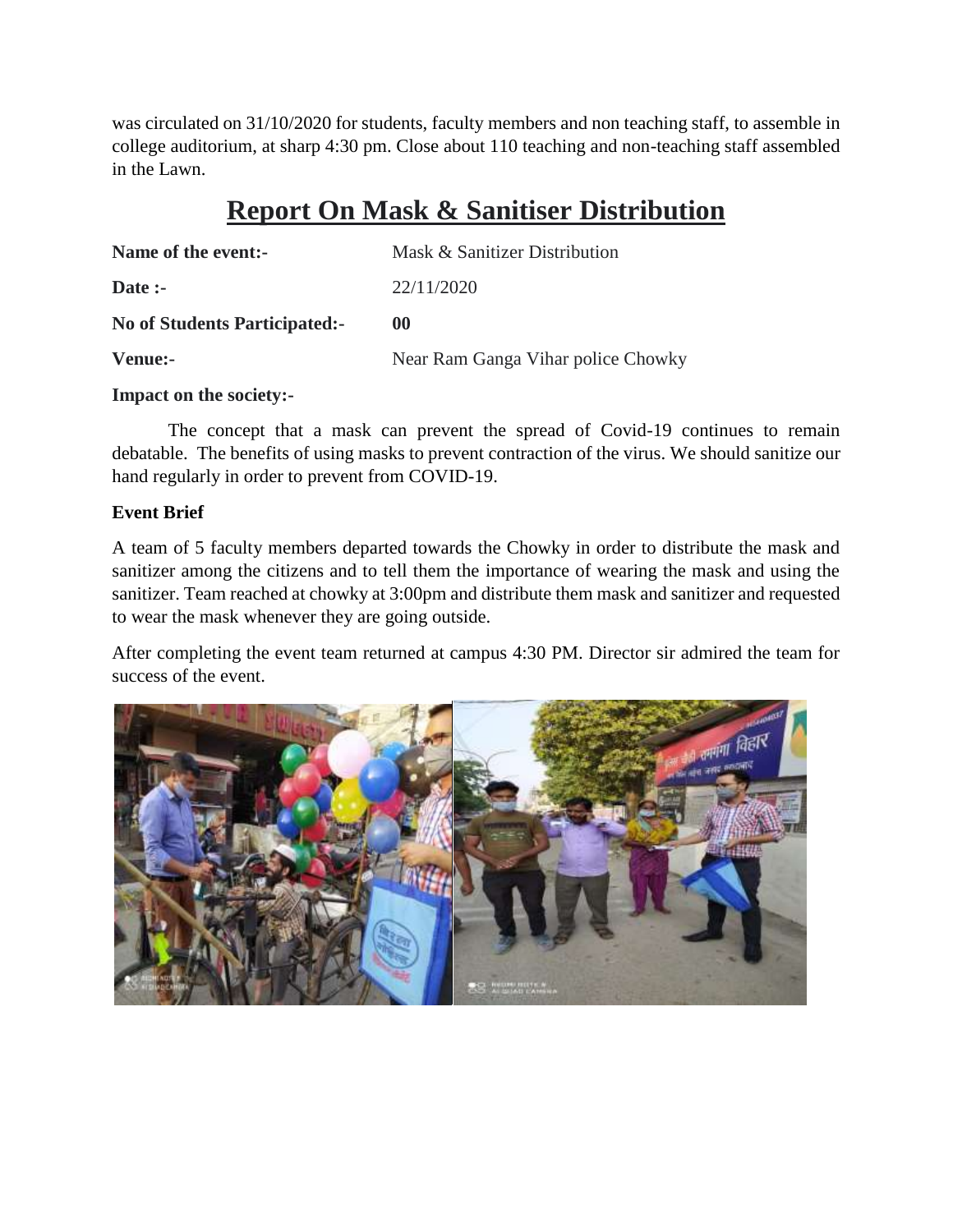### **Mega Vaccination Camp**

### Moradabad Group of Institutions (MITGI)

Date 02/07/2021

#### **NOTICE**

Here by it is inform you that a Mega Vaccination Camp is going to be organized in MIT campus. So it is requested to participate in the event to make yourself and your family healthy.

Place :- Auditorium D Block

Date: - 27/09/2021

Time :- 10:00 am

Copy to:-

All Directors MITGI All HOD's MITGI DOSW Dean Academic Librarian/T&P Cell/Accounts/ Academic Office

Mag Dr. Manuj Kumar Agarwal<br>NSS Officer M.LT. Moradabad Dr. Manuj Kumar Agarwal<br>NSS Coordinator M.I.T., Moradabad

#### MORADABAD INSTITUTE OF TECHNOLOGY **VALUE EDUCATION CELL**

Activities Performed

Session. 2020-21

| 8.<br>No.    | Name of Capability<br>enhancement<br>program.                                                           | Date.<br>of<br>Implementation                                                               | Number<br>$\circ$ f<br>Students<br>Enrolled                                | $\alpha$ <sub>E</sub><br>Name<br>Agencies/<br>consultants<br>involved<br>with<br>contact details<br>(if Any) |  |  |
|--------------|---------------------------------------------------------------------------------------------------------|---------------------------------------------------------------------------------------------|----------------------------------------------------------------------------|--------------------------------------------------------------------------------------------------------------|--|--|
| $\mathbb{L}$ | 3-day online<br>workshop on.<br>Breathing<br>techniques to<br>make our lungs.<br>immune to<br>diseases" | 24 April<br>2021<br><b>CO</b><br>302L<br>April<br>26<br><b>Showareh</b><br>Gemple.<br>Meet. | 夜学 【三体<br>Students<br>Barlet ES Islant<br>faculty and<br>mand <sup>1</sup> | MIT                                                                                                          |  |  |
| 2.           | Online webinar on<br>"Holistic<br>Development and<br>Role of Education"                                 | 6 June 2021<br>through Google<br>meet                                                       | 17   faculty<br>Meinbers<br>from<br>WATSOUR<br>school and<br>colleges)     | MIT                                                                                                          |  |  |
| 30           | International Yoga<br>Day-2021                                                                          | 21<br>June<br>2021<br>online<br>and affline<br>mode                                         | 45.6<br>students<br><b>Faculty</b> and<br>assaff:                          | MUT                                                                                                          |  |  |
| $-1$         | Worleshop an<br>"Understanding<br>Participation of<br>Human Being in all<br>walks of Life"              | 5th July 2021 to 14<br>haly 2021                                                            | 15 Faculty<br>and Staff                                                    | MEE                                                                                                          |  |  |
| 51           | Induction<br>Students<br>Program                                                                        | 1st December 2021 to<br>15 <sup>th</sup> December 2021                                      | All enrolled<br><b>Students</b>                                            | MIT                                                                                                          |  |  |
| Ex.          | A lecture on "How to<br>deal with distraction<br>and<br>focus<br>vour<br>mind".                         | 23 <sup>et</sup> February 2022                                                              | 35.                                                                        | Shri -<br>Samarpit<br>GAHP Dan, ISKCON,<br>Moradabad                                                         |  |  |

 $3202$ PANANENDENTREPARK Value Education Cell M.L.T. Moradabad